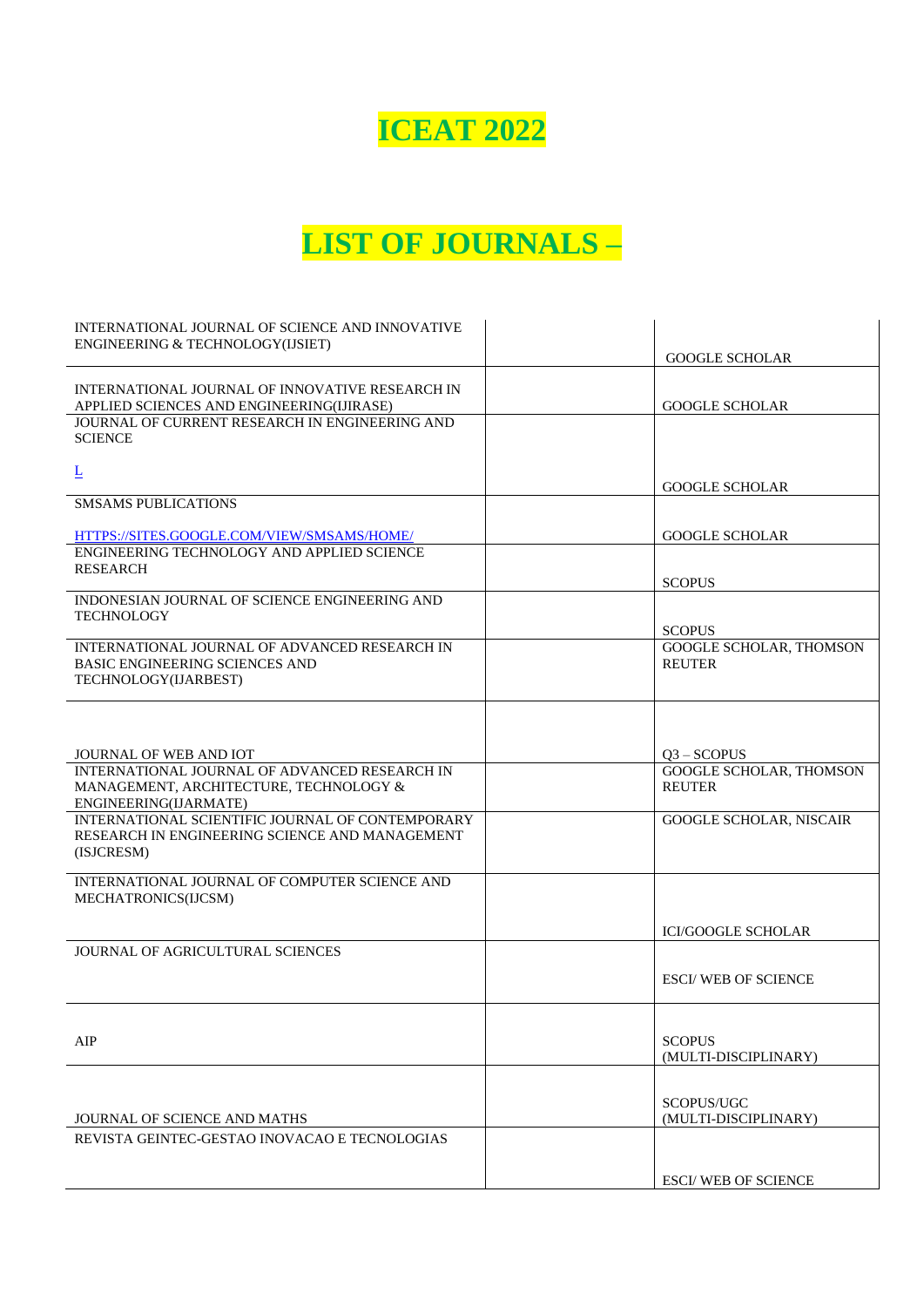| JOURNAL OF CONTEMPORARY ISSUES IN BUSINESS AND<br><b>GOVERNMENT</b>        |                                                 |
|----------------------------------------------------------------------------|-------------------------------------------------|
|                                                                            | <b>ESCI/ WEB OF SCIENCE</b>                     |
| INTERNATIONAL JOURNAL OF SPECIAL EDUCATION (INT-                           |                                                 |
| JECSE)                                                                     | <b>SCOPUS/ WEB OF SCIENCE</b>                   |
| TURKISH JOURNAL OF PHYSIOTHERAPY AND<br><b>REHABILITATION</b>              | <b>SCOPUS/UGC/ WEB OF</b>                       |
|                                                                            | <b>SCIENCE</b>                                  |
|                                                                            | MULTIDISCIPLINARY                               |
| <b>COMPUTING</b>                                                           |                                                 |
| TOPICS COVERED - IOT & SECURITY PAPERS                                     | <b>SCIE/A1 REGULAR</b>                          |
| <b>FUZZY SYSTEMS</b>                                                       | <b>ISSUE/SPRINGER</b>                           |
|                                                                            |                                                 |
| TOPICS COVERED - FUZZY MACHINE LEARNING IN<br>PHYSICAL PROBLEM             | <b>SCIE/A1 REGULAR</b>                          |
|                                                                            | ISSUE/SPRINGER                                  |
| <b>JOURNAL FOREST SCIENCE</b>                                              |                                                 |
| TOPICS COVERED - WILDFIRE MANAGEMENT IN FORESTS                            | <b>SCIE/A1 REGULAR</b>                          |
| ARTIFICIAL INTELLIGENCE TOOLS                                              | <b>ISSUE/SPRINGER</b>                           |
|                                                                            |                                                 |
| TOPICS COVERED - NLP FOR HEALTHCARE DATA<br><b>ANALYTICS</b>               |                                                 |
|                                                                            | <b>SCIE/A1 REGULAR ISSUE</b>                    |
| <b>JOURNAL OF GEOSCIENCES</b>                                              |                                                 |
| TOPICS COVERED - GEOGRAPHICAL RELATED PAPERS                               | <b>SCIE/A1 REGULAR</b><br>ISSUE/SPRINGER        |
| EUROPEAN JOURNAL OF REMOTE SENSING                                         |                                                 |
| TOPICS COVERED - URBAN REMOTE SENSING                                      |                                                 |
|                                                                            | <b>SCIE/A1 REGULAR ISSUE</b>                    |
| URBAN GROWTH, DEGRADATION & DEVELOPMENT                                    |                                                 |
| TOPICS COVERED - URBAN GROWTH AND LAND USE                                 |                                                 |
| <b>CHANGE</b>                                                              | <b>SCIE/A1 REGULAR ISSUE</b>                    |
| <b>COMMUNICATIONS AND ENGINEERING</b>                                      |                                                 |
| TOPICS COVERED - WIRELESS NETWORKS                                         | <b>SCIE/A1 REGULAR</b>                          |
| <b>ECOLOGICAL INFORMATICS</b>                                              | ISSUE/SPRINGER                                  |
|                                                                            |                                                 |
|                                                                            |                                                 |
| SCIENCE NANOSCIENCE AND NANOTECHNOLOGY                                     | <b>SCIE/A1 REGULAR ISSUE</b>                    |
|                                                                            |                                                 |
| TOPICS COVERED - NANOTECHNOLOGY<br><b>INTERNET AND INFORMATION SYSTEMS</b> | <b>A1 REGULAR ISSUE</b>                         |
|                                                                            |                                                 |
| TOPICS COVERED - CYBER-PHYSICAL SYSTEMS                                    | <b>SCIE/A1 REGULAR ISSUE</b>                    |
| ENVIRONMENTAL RESEARCH                                                     |                                                 |
|                                                                            | <b>SCIE/A1 REGULAR</b><br><b>ISSUE/ELSEVIER</b> |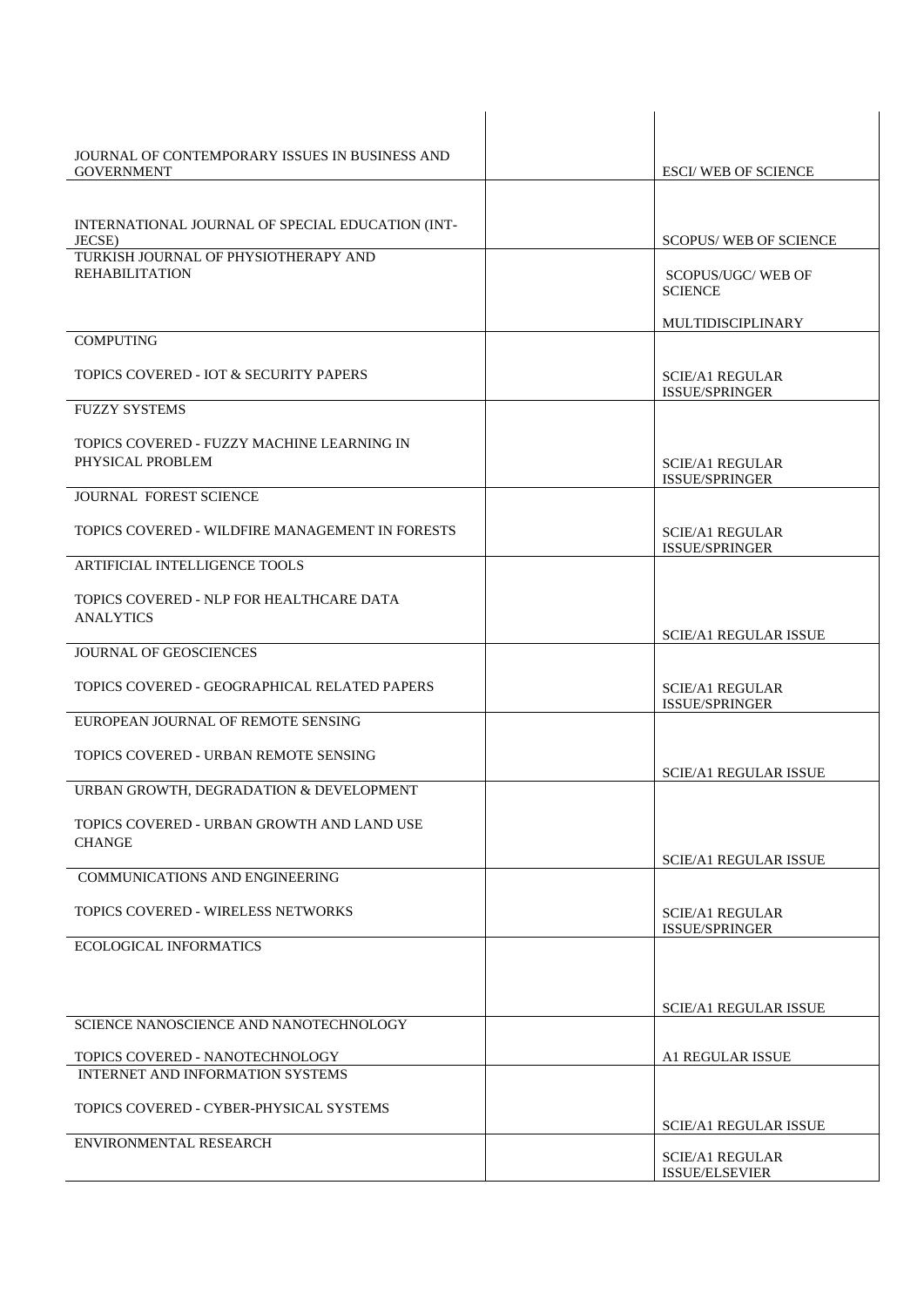| TOPICS COVERED - ENVIRONMENT, POLLUTION         |                                          |
|-------------------------------------------------|------------------------------------------|
|                                                 |                                          |
| <b>GEOGRAPHIC EARTH SCIENCES</b>                |                                          |
| TOPICS COVERED - COASTAL AND MARINE GEOGRAPHIC  |                                          |
| <b>INFORMATION SYSTEM</b>                       | <b>SCIE/A1 REGULAR</b>                   |
|                                                 | ISSUE/SPRINGER                           |
| <b>IMAGE AND VISION COMPUTING</b>               |                                          |
| TOPICS COVERED - INTELLIGENT VIDEO SURVEILLANCE | <b>SCIE/A1 REGULAR</b><br>ISSUE/ELSEVIER |
| JOURNAL OF LOW-RESOURCE LANGUAGE INFORMATION    |                                          |
| <b>PROCESSING</b>                               |                                          |
| TOPICS COVERED - LOW RESOURCE LANGUAGE          |                                          |
|                                                 | <b>SCIE/A1 REGULAR ISSUE</b>             |
|                                                 |                                          |
| TELECOMMUNICATIONS TECHNOLOGIES                 |                                          |
| TOPICS COVERED - COGNITIVE OPTICAL NETWORKS     |                                          |
|                                                 | <b>SCIE/A1 REGULAR ISSUE</b>             |
| OPTIK AND NETWORKING COMMUNICATION              |                                          |
| TOPICS COVERED - OPTICAL NETWORKS METHODS,      |                                          |
| TECHNIQUES, AND ARCHITECTURE                    |                                          |
| COMPUTERS & ELECTRONICS COMMUNICATION           | <b>SCIE/A1 REGULAR ISSUE</b>             |
|                                                 |                                          |
| TOPICS COVERED - NLP FOR HUMAN COMPUTER         |                                          |
| <b>INTERACTION</b>                              | <b>SCIE</b>                              |
| OPTIMIZATION COMMUNICATION AND ENGINEERING      |                                          |
| TOPICS COVERED - BIG DATA OPTIMIZATION METHODS  |                                          |
|                                                 | <b>SCIE/A1 REGULAR ISSUE</b>             |
| <b>TOBACCO SCIENCE</b>                          |                                          |
|                                                 | <b>SCIE REGULAR ISSUE</b>                |
| JOURNAL OF APPLED AND SCIENCE                   |                                          |
|                                                 | A1/SCIE                                  |
| MACHINE LEARNING AND ARTIFICIAL INTELLIGENCE    |                                          |
| <b>ACCEPTANCE - 8 TO 9 MONTHS</b>               |                                          |
| INTERNATIONAL JOURNAL OF MACHINE LEARNING       | <b>SCIE/A1 REGULAR ISSUE</b>             |
|                                                 |                                          |
| ACCEPTANCE - 8 TO 9 MONTHS                      | <b>SCIE/A1 REGULAR ISSUE</b>             |
| INTERNATIONAL JOURNAL OF MACHINE TOOLS          |                                          |
|                                                 |                                          |
| <b>ACCEPTANCE - 8 TO 9 MONTHS</b>               | <b>SCIE/A1 REGULAR ISSUE</b>             |
| COMPUTER SCIENCE AND INFORMATION SYSTEMS        |                                          |
| <b>ACCEPTANCE - 5 TO 6 MONTHS</b>               |                                          |
|                                                 | <b>SCIE/A1 REGULAR ISSUE</b>             |
| JOURNAL OF COMPUTER SCIENCE                     |                                          |
|                                                 | SCIE/A1 REGULAR ISSUE                    |